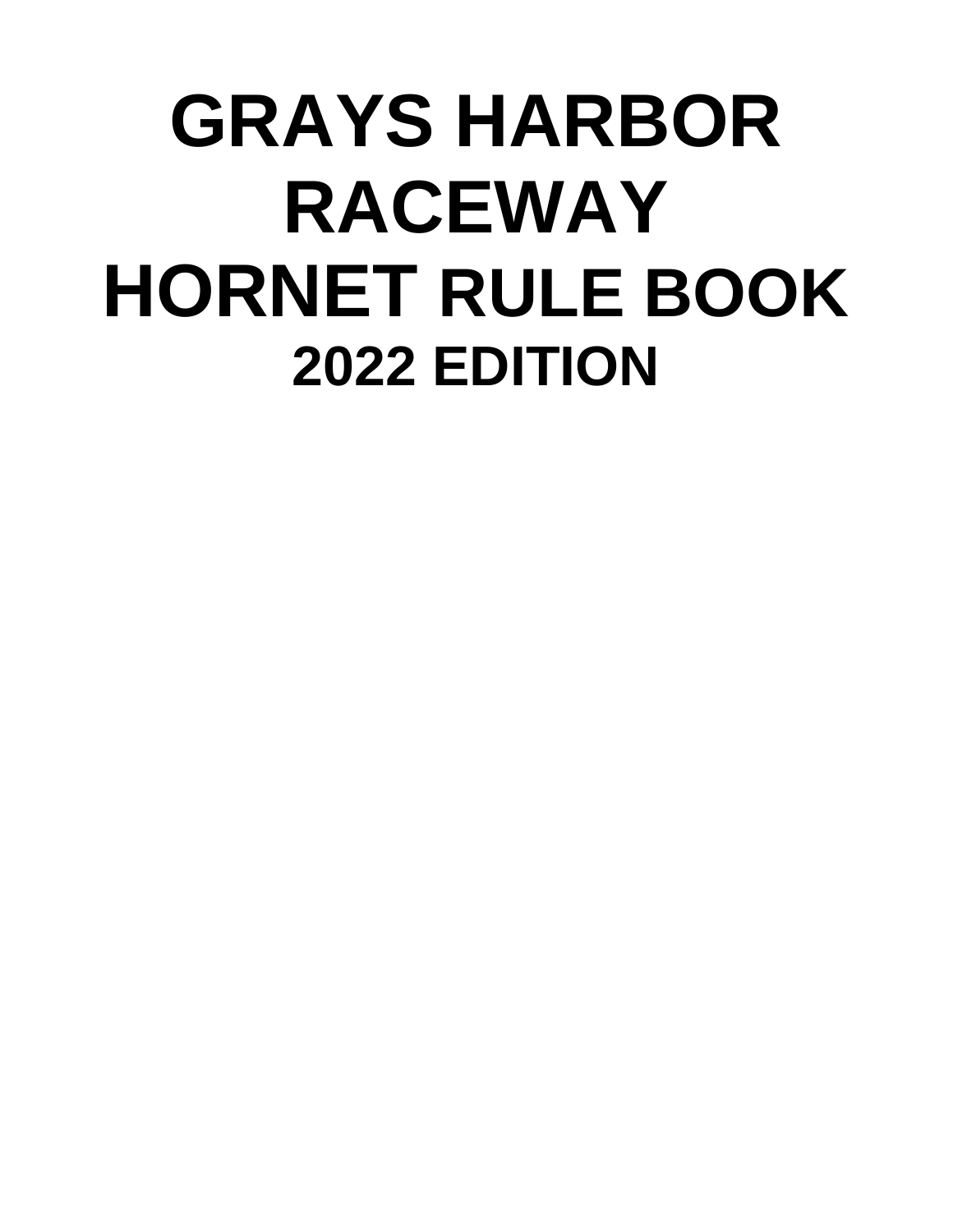Grays Harbor Raceway Circle Motion Promotions, LLC P O Box 1984 Snohomish WA 98291

Office: 360-482-4374 Web Site: [www.graysharborracewayy.com](http://www.graysharborracewayy.com/) E Mail: [graysharborraceway@hotmail.com](mailto:graysharborraceway@hotmail.com)

# **DISCLAIMER**

The rules and regulations set forth are designed to provide for the orderly conduct of racing events and to establish minimum acceptable requirements for such events. These rules shall govern the condition of all events and by participation in these events, all participants are deemed to have complied with these rules.

The minimum requirements set forth may change at the discretion of the management of Grays Harbor Raceway.

No expressed or implied warranty of safety shall result from publication of or compliance with these rules and/or regulations.

They are intended as a guide for the conduct of the sport and in no way guarantee against injury or death to a participant, or any other individuals that enter the property.

**RACING IS A DANGEROUS SPORT. PARTICIPANTS AND ALL OTHERS THAT ENTER GRAYS HARBOR RACEWAY PROPERTY CAN BE SUBJECTED TO INJURY OR DEATH. YOU ASSUME YOUR OWN RISK AND RESPONSIBILITY WHILE ON GRAYS HARBOR RACEWAY PROPERTY.**

**IT IS THE CAR OWNERS RESPONSIBILITY TO READ AND UNDERSTAND ALL RULES AND REGULATIONS. IF YOU DON'T UNDERSTAND ASK THE RACE DIRECTOR OR RACE MANAGER.**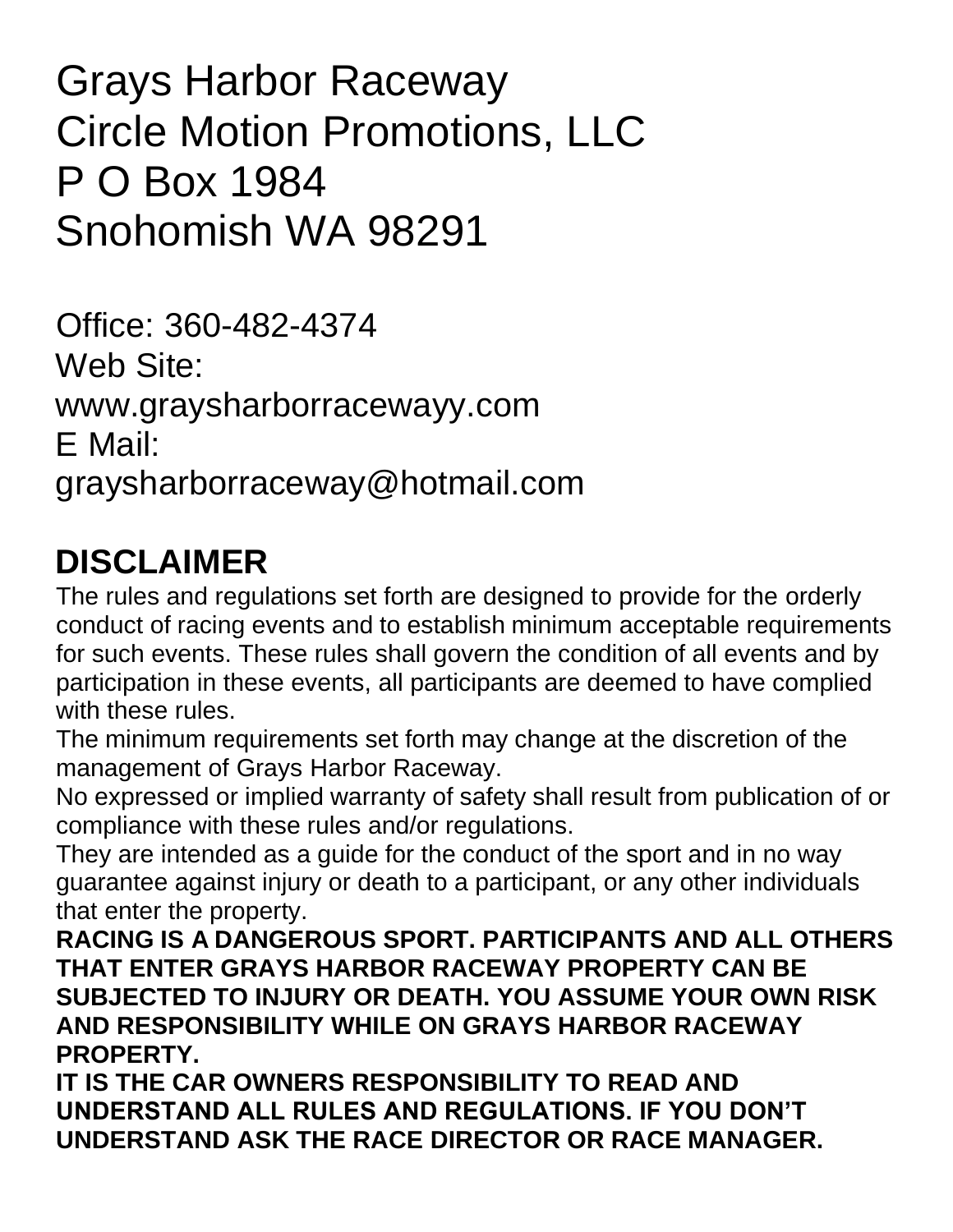# **GRAYS HARBOR RACEWAY RULES (GHR) COMMON SENSE AND THE SPIRIT OF INTENT WILL PREVAIL ON THE INTERPRETATION OF ALL RULES. SPIRIT OF THE RULE**

Although every effort has been directed towards complete, understandable, and correct rules, Grays Harbor Raceway can't possibly anticipate every situation, circumstance, or interpretation. With this in mind, we must refer to the **SPIRIT OF THE RULE**. Spirit of the Rule means very simply, the intent of every rule and classification. Additional adjustments, alterations, modifications, and/or replacements not covered by written rules should NOT be assumed to be legal under the **SPIRIT OF THE RULE. SPIRIT OF THE RULE** will be the final criteria by which rules will be interpreted and enforced.

# **1. Entry – Participation.**

The management of Grays Harbor Raceway reserves the right to refuse entry to anyone at any time for any reason.

# **2. General Rules**

**2.1** All participants and individuals shall abide by and obey all rules and regulations.

**2.2** All participants and individuals are responsible for their own personal conduct. The car owner(s) are responsible for their driver's and crew member's conduct at all times. **2.3** Drivers must exercise care to avoid injury to track workers, officials, spectators and other individuals when operating a race car.

**2.4** All fines must be paid prior to the individual(s) returning to Grays Harbor Raceway. Fines may be deducted from team earnings in which the violator is associated with.

**2.5** No switching of numbers or qualified cars after race program has started.

**2.6** If a spare car is to be used once the program has started, it must not have been qualified previously that night and will start in the rear of the qualified field.

**2.7** Cars must be neat in appearance. No graphic, obscene or offensive images allowed. **No missing or severely damaged panels or bumpers.**

**2.8** Numbers for scoring should be 16" tall and if a letter is added it should be 6" tall.

**2.9** Car owners or drivers that refuse an inspection on any item will be considered illegal. **Car and driver will not be allowed to compete until inspection is completed.**

**2.10** Cars that are illegal will be disqualified for events participated in that night.

**2.11** Illegal engines will result in a fine of up to **\$1,000.00** and loss of all points to date. **Proof of legal engine required to re-enter competition.**

**2.12** Management reserves the right to check any cars for rule compliance at any time. 2.13 Protests, as to an official decision, must be submitted in writing, by the Driver or registered Car Owner to the **Race Director or Race Official in the pits** within 15 minutes after the checkered flag is displayed signifying the completion of the race. Only a Driver or registered Car Owner in the same classand event may submit a protest.

2.14 If a Grays Harbor member who is a competitor (owner or Driver) believes that another competitor has orwill obtain a significant unfair advantage by some action that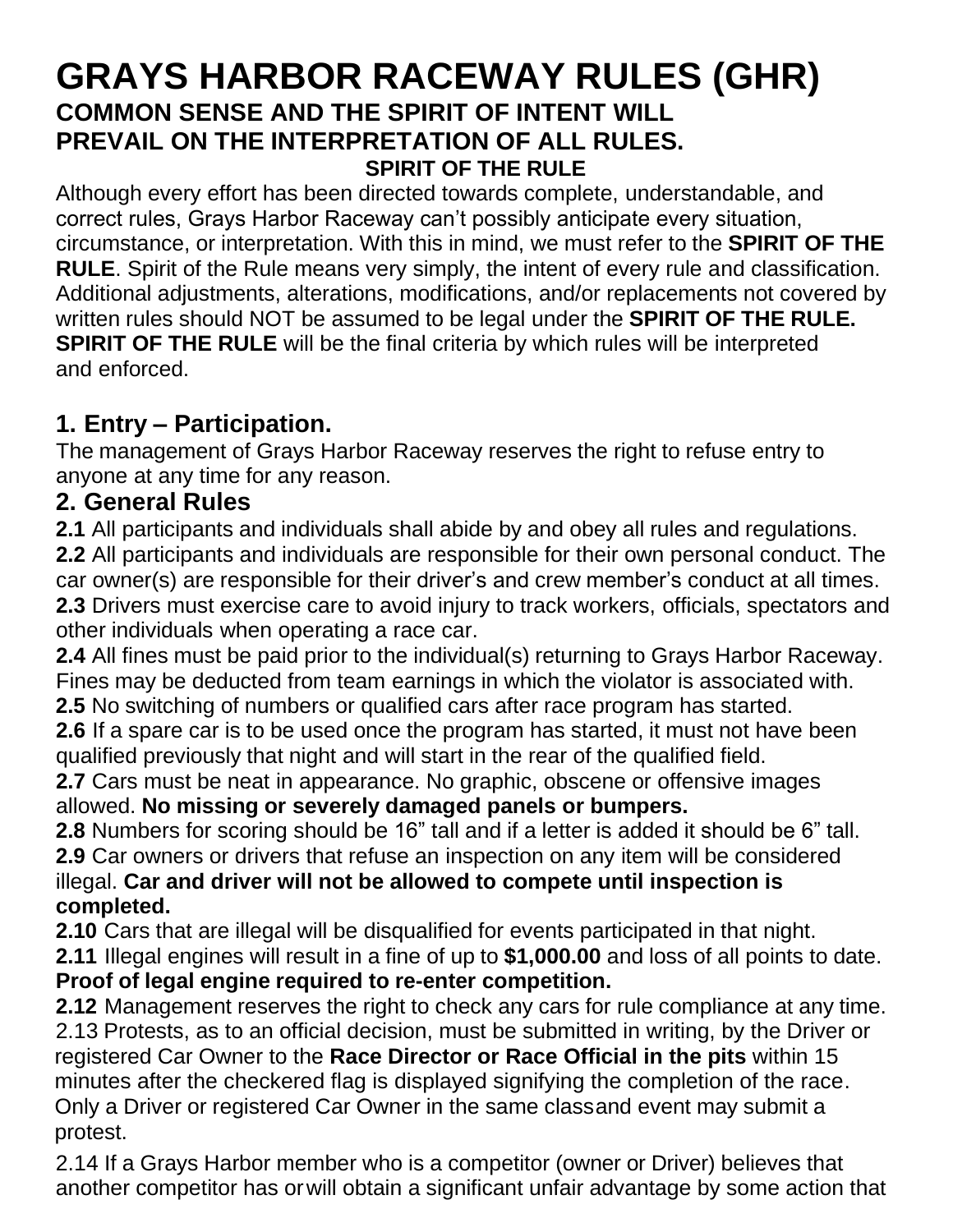the member believes is in violation of the rules, the member may protest such action to the Grays Harbor RacewayRace Director/ Race Official in the pits. The protest must be made in writing by the competitor (or Car Owner) within fifteen minutes after the checkered flag is displayed signifying the completion of the race. Each separate protest shall be accompanied by a\$1000.00 cash protest fee. The Race Director and/or Technical Director shall decide whetherthe matter is protest-able, and if so shall decide the protest as promptly as possible, and shall inform the parties to the protest of the decision. A decision that the matter is not protest-able is final and non-appeal able. In deciding the protest, Grays Harbor Raceway Officials may take whatever action deemed appropriate to further the interests of fairness and finality in competition results. Such actionincludes, but is not limited to, revising the official race results, imposing penalties (disqualification's, suspension, fines, and/or loss of finishing position(s) in the event), awarding or subtracting of points, or taking no action. Their decision is final. If the protest isallowed, and the car is found illegal the money will be reimbursed to the person protesting, less \$100.00 for chassis or \$250.00 for the engine, for administrative fees. If the protest is disallowed, the money will reimbursed to the person protesting less \$100.00 for administrative fees. If the protest is allowed and the car is found legal, the money will go to the person being protested, less \$100.00 for chassis or \$250.00 for the engine, for administrative fees.

#### **2.15 All other protests must be in writing by affected car Owner or Driver from same event.**

**2.16** Grays Harbor Raceway management reserves the right to add, delete or modify any and all rules at any time to ensure a fair and competitive venue for all competitors.

2.17 Per the GHR track insurance company, quads will be limited to Sprint Car Teams ONLY, with restrictions. One quad per team and the quad must come with the team not in a separate vehicle. **Maximum** speed limit of **10** mph at all times. It is the drivers / owner responsibility to adhere to the Manufactures operational and safety standards when operating an ATV or quad type vehicle. Failure to comply may result in a fine and/or loss of privilege.

2.18 Waste oil must be placed in waste oil barrels at the designated waste oil area. Failure todo this will result in a minimum fine of \$200.00.

 Tires: take them with you, do not leave them at the track. Failure to do so will result in a minimum fine of \$200.00

Garbage: in your pit stall area, use the garbage cans in the pits

#### **3. Participants**

Participants are individuals who are admitted to the restricted area.

3.1 All driver changes must be reported to the Race Director/Pit Official prior to entering any event. Failure to do so will results in loss of points for the event and may result in a fine or both. Driver changes will result in the car starting at the rear of the event. No switching of cars or numbers once the race program has started (packing the track). If a spare car is used once the program is started it must not have been qualified previously that night.

# **4. Areas of Grays Harbor Raceway to which rules apply**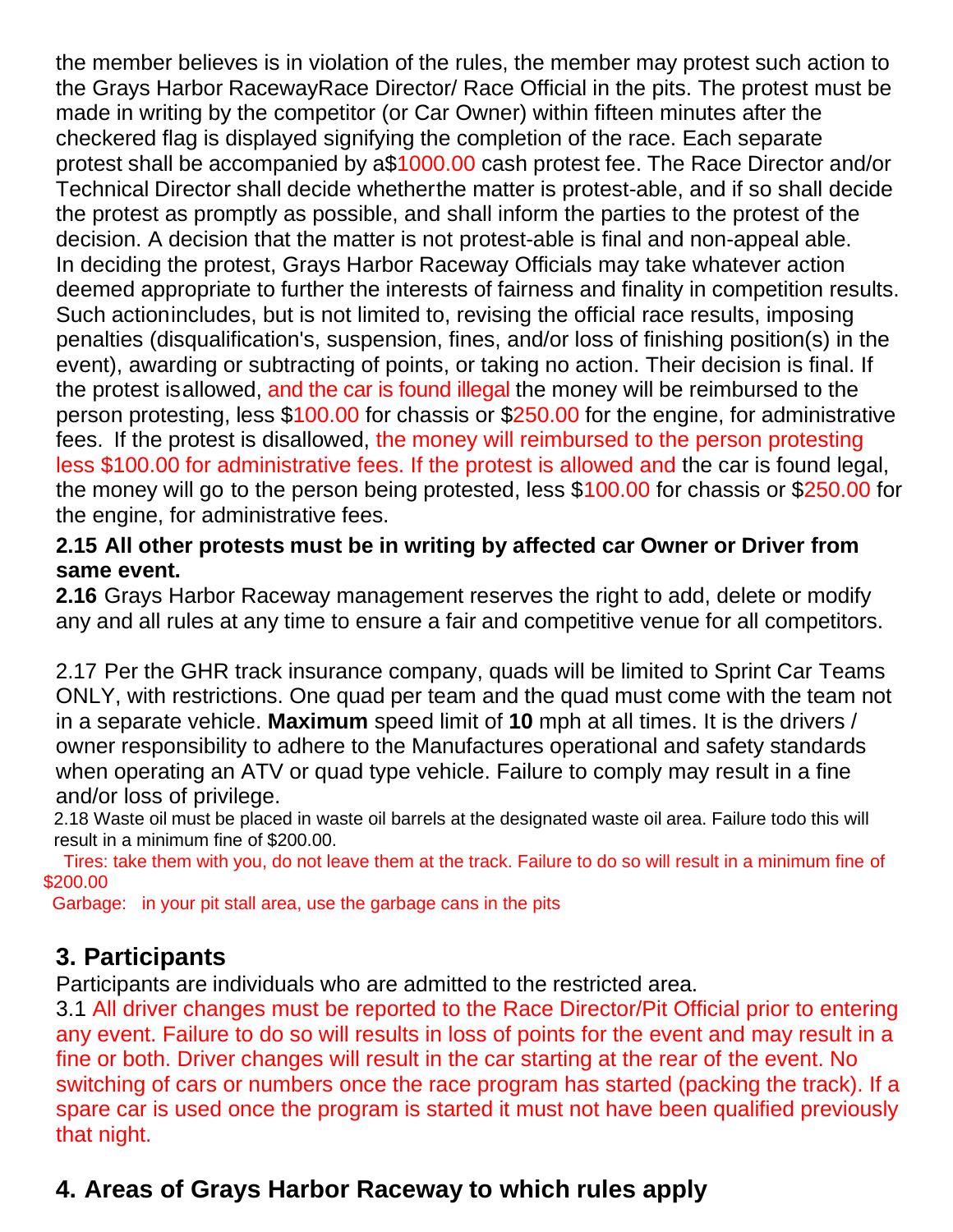**4.1 Restricted area:** All of the facility which is within the fences that surround the actual racing surface, pit areas and trailer parking lot.

4.2 **Pit area:** All of the facility which is within the fences that surround the actual racing surface, within which the race vehicles are held and maintained while not on the racing surface.

**4.3 Grandstand area/general parking area:** Grandstands and the concession area as well as area used for spectator and employee parking during events.

4.4 No firearms allowed in the pit area.

# **5. Age Restriction**

All drivers should be at least **sixteen (16)** years of age. **Drivers under age 16 with priorexperience may request a variance.** Must follow the age RECOMMENDED REQUIREMENTS as HIGHLY RECOMMENDED by our INSURANCE COMPANY prior to participating at Grays Harbor Raceway and must be approved prior to entering any event. Refer to the age guidelines on our website and follow the request procedures in advance.

**All Drivers age of 16 AND17** must follow the age RECOMMENDED REQUIREMENTS as HIGHLY RECOMMENDED by our INSURANCE COMPANY prior to participating at Grays Harbor Raceway and must be approved prior to entering any event. Refer to the age guidelines on our website and follow the request procedures in advance.

Individuals **under the age of eighteen (18)** must have a **signed**, minor consent form from **parent** or legal guardian on a form supplied by Grays Harbor Raceway, and signed in front of staff to enter the restricted area.

# **6. Alcohol / Marijuana**

Possession and or consumption of alcoholic beverages and/or **Marijuana** prior to or during an event are strictly prohibited. Persons under the influence of alcoholic beverages and/or **marijuana** in the restricted areas may be fined up to \$500.00 and denied access to the restricted area.

**7. Illegal Drugs** The use, possession, sale or transfer of illegal drugs on Grays harbor raceway property is strictly prohibited. Violators will be fined and denied access to the entire Grays Harbor Raceway property. Violators will be reported to the sheriff's office.

#### **8. Prescription Drugs**

Any participant using over the counter medication or medication prescribed to them by a physician that may restrict or impair their ability to perform a task should not attempt to perform the task.

# **9. Unsportsmanlike conduct**

**9.1 Any physical, verbal or written misconduct which the track management deems detrimental or that distracts from the orderly and peaceful conduct of the racing at Grays Harbor Raceway is strictly prohibited. Violators may be fined a**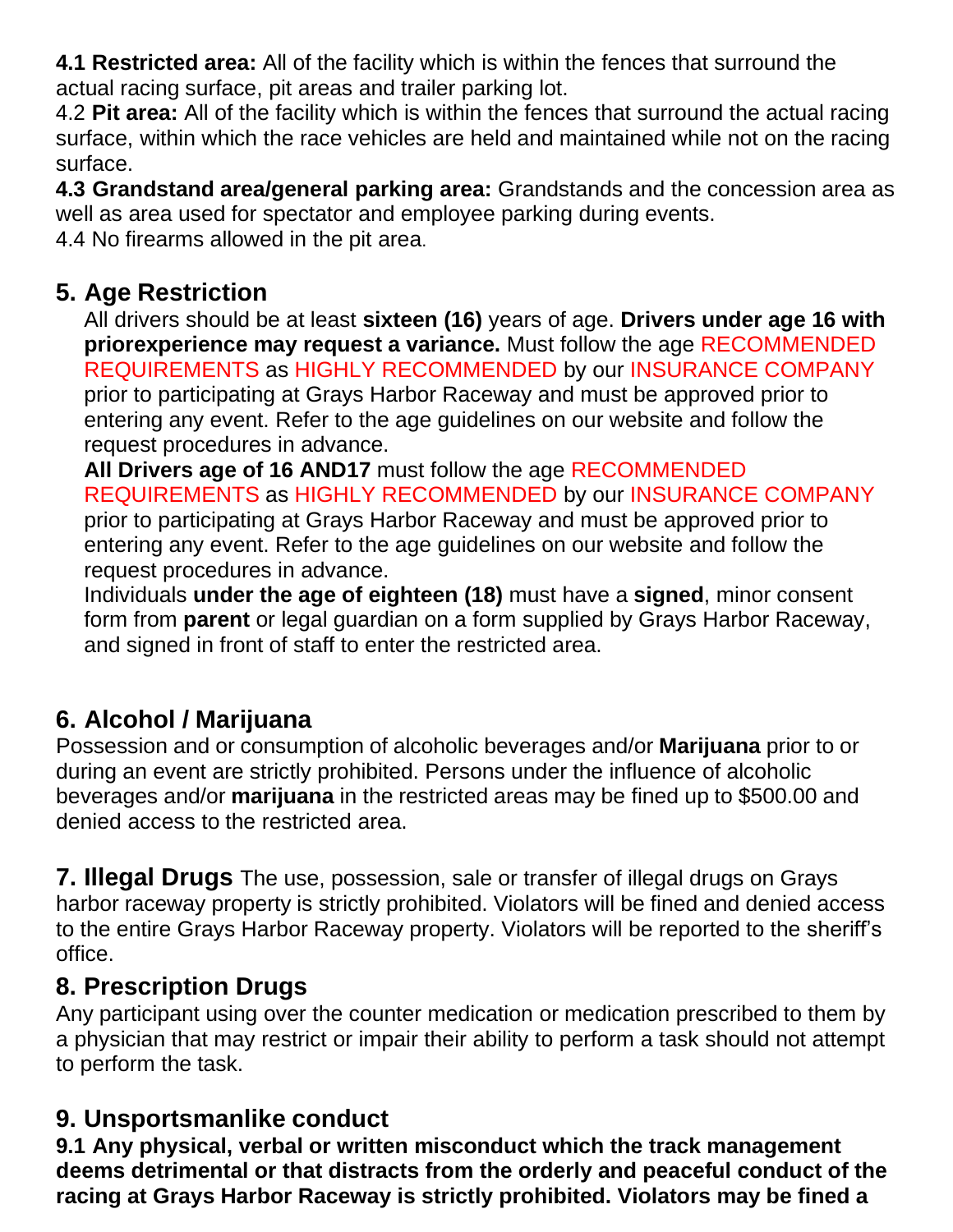**minimum \$500.00 and may be denied access to the restricted area for a minimum of two weeks.**

**9.2 If the misconduct is directed toward Grays Harbor Raceway management, officials, track workers, employees or volunteers, the person(s) involved with the violation may be immediately removed and denied access to the property of Grays Harbor Raceway. A minimum fine of \$500.00 and suspension may be imposed.**

**9.3 No individuals shall use loud and/or abusive language in addressing track management, officials, or fans. Violators may be fined a minimum of \$500.00 and possible suspension.**

**9.4 All fines levied against an individual or team may be withheld from car earnings.**

#### **10. Unspecified Violations**

The track management and officials may impose such penalties as they find appropriate for the situation. The decision of the management and officials shall be final.

### **11. Packing the Track**

**11.1** All persons packing the track must sign in at the pit gate as a driver.

**11.2** All persons packing the track must wear all appropriate safety gear and follow packing directions from track workers. Anytime a car is on the track the driver must maintain a minimum 3' (36 inches) between the car and any track worker or official.

# **12. Racing Rules**

**12.1** Pit speed limit is 10 miles per hour.

**12.2** All cars returning to the pit area under power must use designated pit entrance.

**12.3** In the event a race is cancelled after 50% completion, it will be scored completed. **12.4** Once a car enters the racing surface, if it stops and has to be pushed started, the car must start at the rear of the lineup. Red flag and safety stops excluded. **All safety stops must be on the front chute at the flag stand area**.

**12.5** You must take the original Green Flag at the start of the main event in order to compete in that main event. If you come out once the race has started, you will be **disqualified** Exception: Any qualified car that did not start at the original start of the event and was not replaced by an alternate car may join the event at the rear on the

next race stoppage, provided the event has not exceeded 20% of said event at the discretion of the Race Director.

**12.6** Drivers causing two stoppages in a single event will be disqualified for event.

# **13. Flags**

#### **13.1 Green Flag**

**13.1.1** The green flag will indicate the start of an event. After the cars are lined up double file in the correct order, the (yellow) traffic lights will be turned off; this indicates the race will start on the next exit out of turn four. In the event of a false or poor start, the yellow caution light will come on as the leaders reach the backstretch. The start will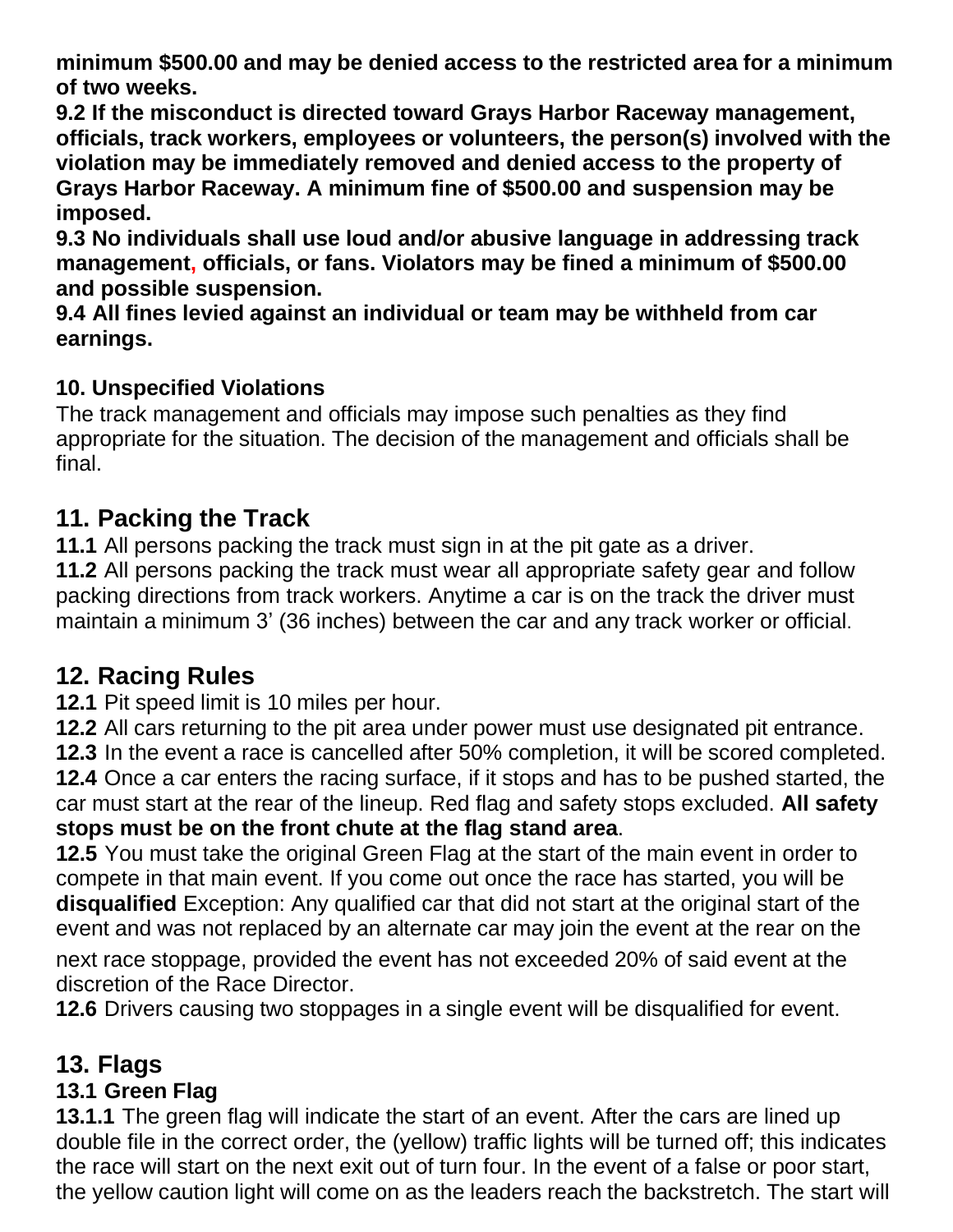then be reattempted.

**13.1.12 Re-starts**: All re-starts will be double file behind the leader, the leader will set the pace. No passing until you pass the chalk line in turn four. If there are two (2) false restarts the Race Director may choose to go to a single file restart with a cone, at the discretion of the Race Director. If you pass before the chalk line, or the cone if single file restart you will be penalized two positions at the next race stoppage or at the end of the race.

**13.1.2** If one or both front row starters jump the start twice, they will be moved back a row for the next start.

**13.1.3** Any car(s) advancing positions before the start or before the cone on a restart will be penalized two positions for each position gained. Penalty will be assessed at the next race stoppage or end of the event.

#### **13.2 White Flag**

**13.2.1** The white flag indicates one lap remaining in the event.

**13.2.2** Should the race be stopped on the last lap, the restart will consist of two laps at green, white and then checkered.

#### **13.3 Black and White Checkered flag**

**13.3.1** A checkered flag will indicate the end of an event.

**13.3.2** If the leader receives the checkered flag and the race is stopped before all cars cross the finish line, the race will be scored complete. The cars crossing the finish line before the stoppage will be scored accordingly, the remaining cars will be scored as they had completed the previous lap. Cars involved in the stoppage will be scored last on their respective lap.

#### **13.4 Yellow Flag**

**13.4.1** A yellow flag condition is considered a race stoppage. Cars will slow to a prerace speed and maintain a single file line. Cars out of position will be advised by track officials where to line up.

**13.4.2** If a pace truck is on the track, no cars are allowed to pass it without permission. Violators will be sent to the rear of the field or disqualified.

**13.4.3** Cars entering the work area during a yellow flag condition, that complete the work before the race is ready to resume will be allowed to restart at the rear of the lineup. Lineup will be in the order they return to the track.

**13.4.4** Cars involved in the race stoppage that go to the work area will be given the time it takes the pace truck to complete two laps past the flagman to make repairs. The laps begin when the last car arrives in the work area. Lineup will be in the order they return to the track.

#### **13.5 Red Flag**

**13.5.1** A red flag condition is considered a race stoppage. Cars that blatantly drive past the crash scene will be penalized or disqualified.

**13.5.2** Cars stopping must stay off the inner apron and not block openings where emergency personnel or support vehicles respond from.

**13.5.3** Cars entering the work area during a red flag condition that complete the work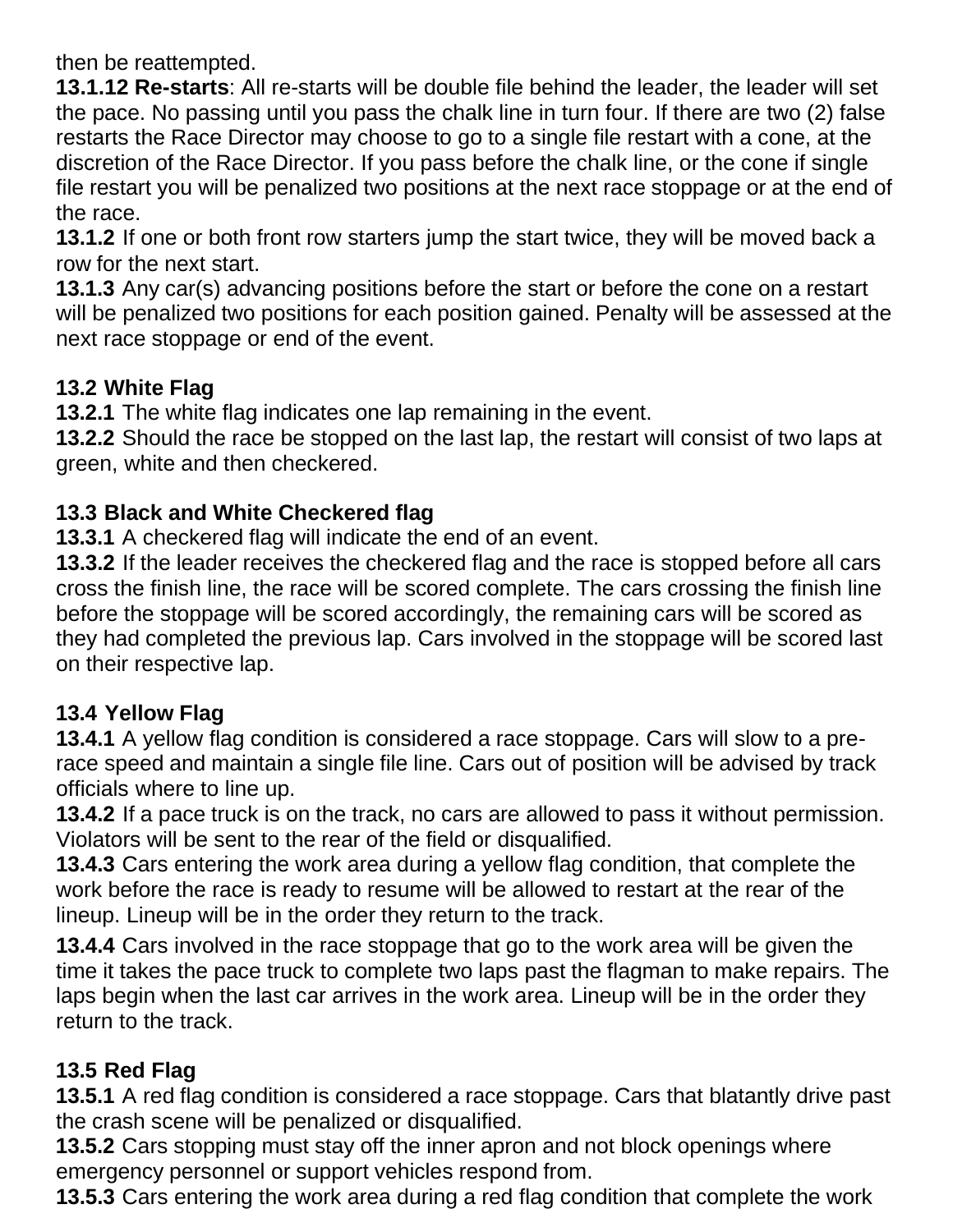before the race is ready to resume will be allowed to restart at the rear of the lineup. Lineup will be in the order they return to the track.

**13.5.4** Cars must come to a complete, safe stop. Drivers are not allowed to move their car off the track on a red flag. Drivers may exit the track, only by permission of an Official or when the track goes to a yellow condition. Failure to abide by this rule will result in a disqualification.

**13.5.5** On an **"Open Red"**, the crew may work on the car on the track. If a tire change is required, the car must go to the work area.

**13.5.6** No fuel may be added on the track or with the driver in the car.

**13.5.7** If a car is involved in an accident, only emergency personnel and **two** crewmen are allowed at the car until the driver has vacated.

**13.5.8** Persons not directly involved with the car(s) involved in the accident must stay back. Violation of this will result in a fine.

**13.5.9** When the "Clear the Track" command is given, all personnel must leave the track in a timely manner. Violation of this will result in the car being penalized to the rear of the line up or disqualification.

#### **13.6 Black Flag**

**13.6.1** If a driver receives a black flag during an event, driver must enter work area for explanation. If driver does not go to work area, he will not be scored past that point. **13.6.2** Drivers that are black flagged for mechanical or safety reasons may return to the event once repairs are made and the track is open.

**13.6.3** If a driver is black flagged and stops to create an intentional yellow, driver is subject to a penalty or fine.

**13.6.4** A furled black flag will be a warning against on-track violations.

#### **13.7 Blue Flag with a Yellow Stripe**

# **13.7.1 If a driver receives a blue flag with a yellow stripe. It means hold your grove leaders are coming up upon you.**

#### **13.8 Re Entry**

No cars are allowed to enter the racing area after the track and / or pace truck caution lights are turned off. These rules are intended to create an inexpensive class of racing that is equally competitive and fun. The rules set forth are a guideline to enforce the intentions of the class by track management. Any and all rule(s) may be altered, added or deleted at any time to ensure a safeand competitive level of competition.

**TRACK MANAGEMENT HAS THE FINAL SAY ON ALL DECISIONS.**

# **CLASS RULES**

# **1. Car Specifications**

**1.1 All cars and trucks will remain stock except where noted. If you are unsure, ask before you alter anything! Cars and trucks may be referred to as 'cars' in the rules.**

**1.2** Any 4 cylinder car or **truck** with a maximum wheelbase of 106".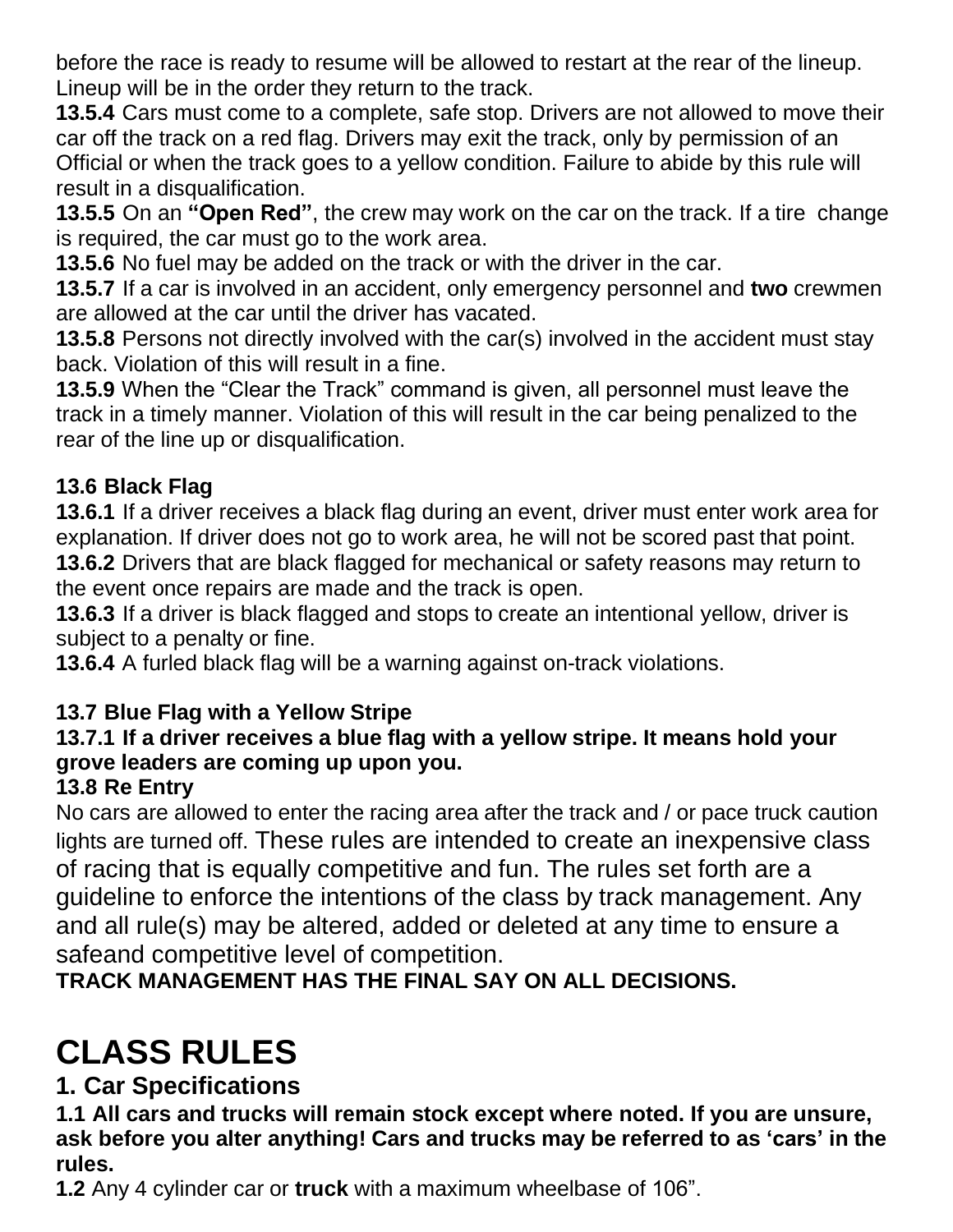**1.3** All running gear and motors to be stock for said make and model.

**1.4** Dash optional, no sharp edges. All other interior and

flammable insulation must be removed.

**1.5** No bracing except in driver's compartment (see Roll Cage).

**1.6** Windshields, horn, stereo, and cigarette lighter optional. All other glass and lenses must be removed. **Windshield screens must be painted flat black. Third** brake light must work. **No Mirrors.**

**1.7** Paint scheme of any color and/or design. No offensive or

inappropriate graphics. Numbers on doors and roof must

be legible and 20" tall. **Cars must have neat appearance.**

**1.8** Stock gas tank in front of rear axle or securely fastened and covered fuel cell/boat tank (max. 6.6 gal). Sealed

metal firewall between driver and fuel tank.

**1.9 Maximum 8" wide stock production DOT highway tread tires. No grooving or altering. Stagger is legal.**

**1.10 Bead locks or aftermarket steel wheels recommended for the right side front and rear.**

**1.11** Doors and **tailgates** must be welded shut. Trim and handles removed.

**1.12** Maximum ½" thick reinforcement on the outside of the door skin on the right side. Left side, 2" maximum past the door skin. Edges and corners must be smooth and radiused.

# **2. Engines**

**2.1** Stock production, naturally aspirated and piston driven. : 3 or 4 cylinder in-line engines only. Recommended: double overhead cam. All engine components must be unaltered OEM for year, make and model of car used, must match V.I.N. Must use OEM crank, rods, valve sizes, stroke, etc. No aftermarket racing heads. No high performance or sport car engines of any kind. No turbo charged, super charged, rotary engines, or engines utilizing variable cam-timing. No unapproved alterations allowed to any engine; disqualification and up to \$250 fine if illegal.

**2.2 No Variable valve timing engines** utilizing variable cam-timing**, no Vtec or Ztec, etc.**

**2.2 Factory stock oem engine assemblies.** in OEM location for year, make and model of car used. **No mixing of parts.** May use solid engine mounts or safety chains. No accumulators/accusumps.

**2.3 Maximum factory horsepower rating of 160 HP.** GHR highly recommends each racer maintain a copy of their vehicle repair manual.

**2.4** Standard highway pump gas only. **NO ADDITIVES**

**2.5** No anti-freeze**.**

- **2.6** Stock exhaust. **Mufflers Required max. 90db @ 100'**
- **2.7** Catalytic converters must be removed ENGINE

# **3. Safety (Minimum requirements)**

# **It is the car owners' responsibility to ensure his/her car is safe and properly maintained for racing.**

**3.1** Leather high top shoes/boots and gloves. Racing shoes recommended.

**3.2** Flame resistant suit designed for auto racing (mandatory).

#### **3.3 Full face Snell SA 2010 helmet or newer.**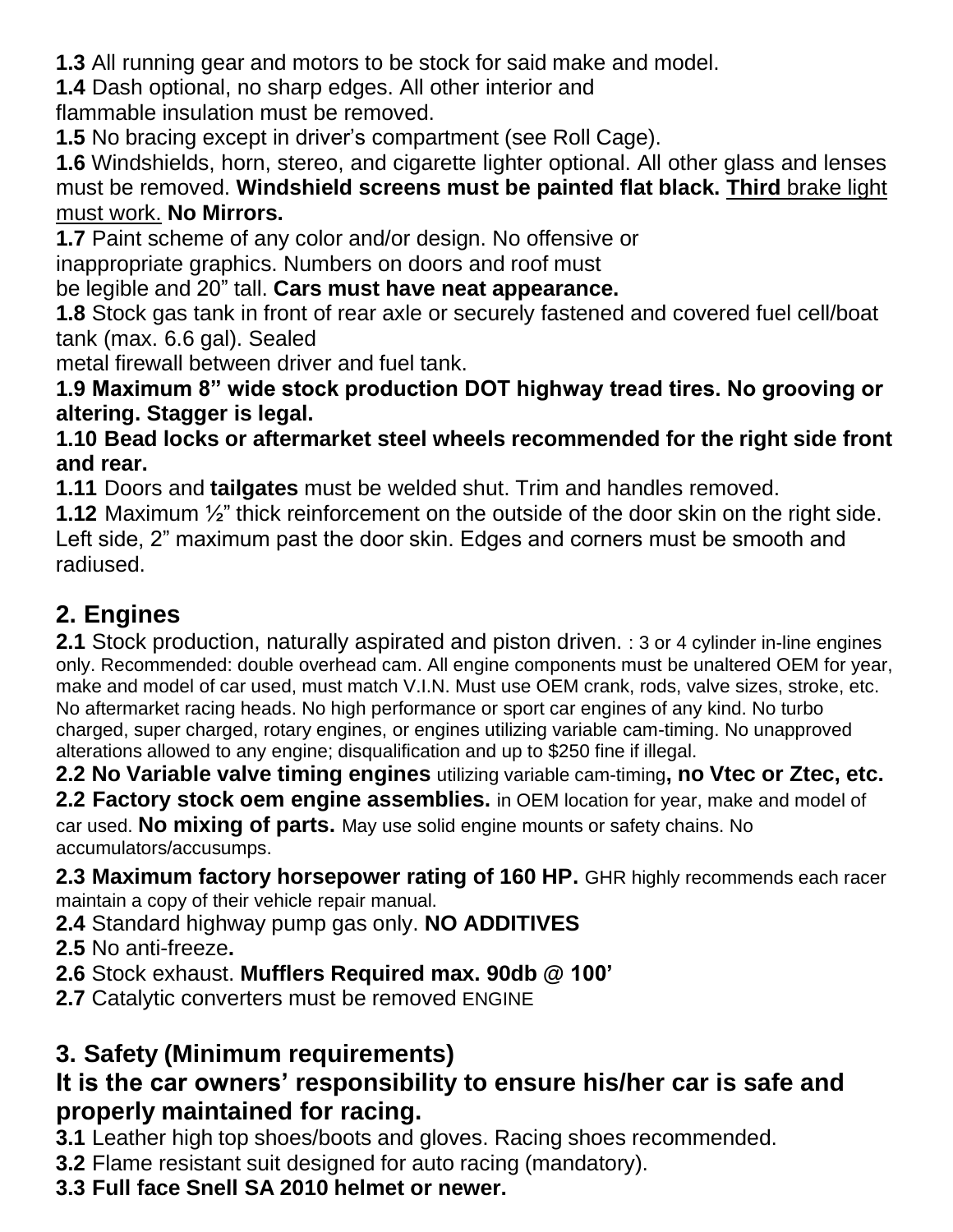- **3.4** Current five point seat belt harness. Each car will be equipped with minimum of an SFI 15.5 or SFI 15.1 approved restraint system. UNTIL THE DATE OF THE BELT EXPIRATION (TWO YEARS FROM THE DATE OF MANUFACTURE). LATCH TYPE 5-POINT SEAT BELTS mounted per manufacture. (Must have label) Seat belt restraint systems shall be installed and used in accordance with manufactures instructions. In any type of manufacture's installation, the fasteners must be magnetic steel unless using type of mount in which seat belts wraps around the roll cage. A seven-point harness is recommended. Seat belt material should not be permitted to come in contact with any sharp or metal edge, including when the material passes through the seat.
- **3.5** Driver's window net with quick release.
- **3.6** High-back aluminum double wrap around seat.
- **3.7** Driver's area roll bars must be padded.
- **3.8** FIRE CONTROL It is recommended that teams have in the rear of their transporter an easily accessible fire extinguisher of at least 2.5 gal FFF or equivalent.

# **4 Roll Cage (Minimum requirements)**

**4.1** Must be minimum 1 ½" sch 40 pipe or 1 ¾" .095 tubing.

**4.2** Six point design, securely fastened to the floor/frame.

**4.3** All weld junctions should have a 1 ½" x 1/8" gussets.

**4.4** Driver's door to be hollowed. Minimum three horizontal bars, contoured 12" apart. Two vertical bars centered 12" apart between all horizontal doors bars. 1/8" steel plate is **highly** recommended covering the entire outside area of drivers door bars.

**4.5** Passenger door will have a minimum of two straight horizontal and vertical bars similar to driver's door.

**4.6** Horizontal bars to connect front and rear roll bar posts from side to side. Centered behind seat and above or below dash

connecting upright posts from side to side.

**4.7** Side diagonal bar from top roll bar above driver's seat to lower post at the rear base of the passenger door.

**4.8** Horizontal bars centered, connecting front roll cage hoop (above dash) to rear roll cage hoop (behind driver's seat).

**4.9** Front to rear diagonal bars from above seat areas to rear fender well area.

**4.10 Seat should be securely mounted to the roll cage.**

**4.11 NO excessive lightening of the car. A weight rule may be implemented.**

**4.12 Reasonable bracing outside the drivers compartment for safety and frame rigidity allowed.**

**4.13 No reinforcing of the stock front bumper past the width of the radiator.**

#### **5 Claim Procedure (Claim has been suspended temporarily and will be reviewed during the 2022 season, and may be reinstalled at the desecration of track management at anytime during the season.**

 5.1All cars are subject to a claim by either another competitor or track management. Upon being claimed, the claimed owner may remove all safety gear and fuel cell or sell items to the claiming party.

5.2 To be claimed a car must win the main event in 3 out of 5 races or have finished in the top 3 in 4 out of 5 races.

**5.3** To claim a car you must haveraced in the same race the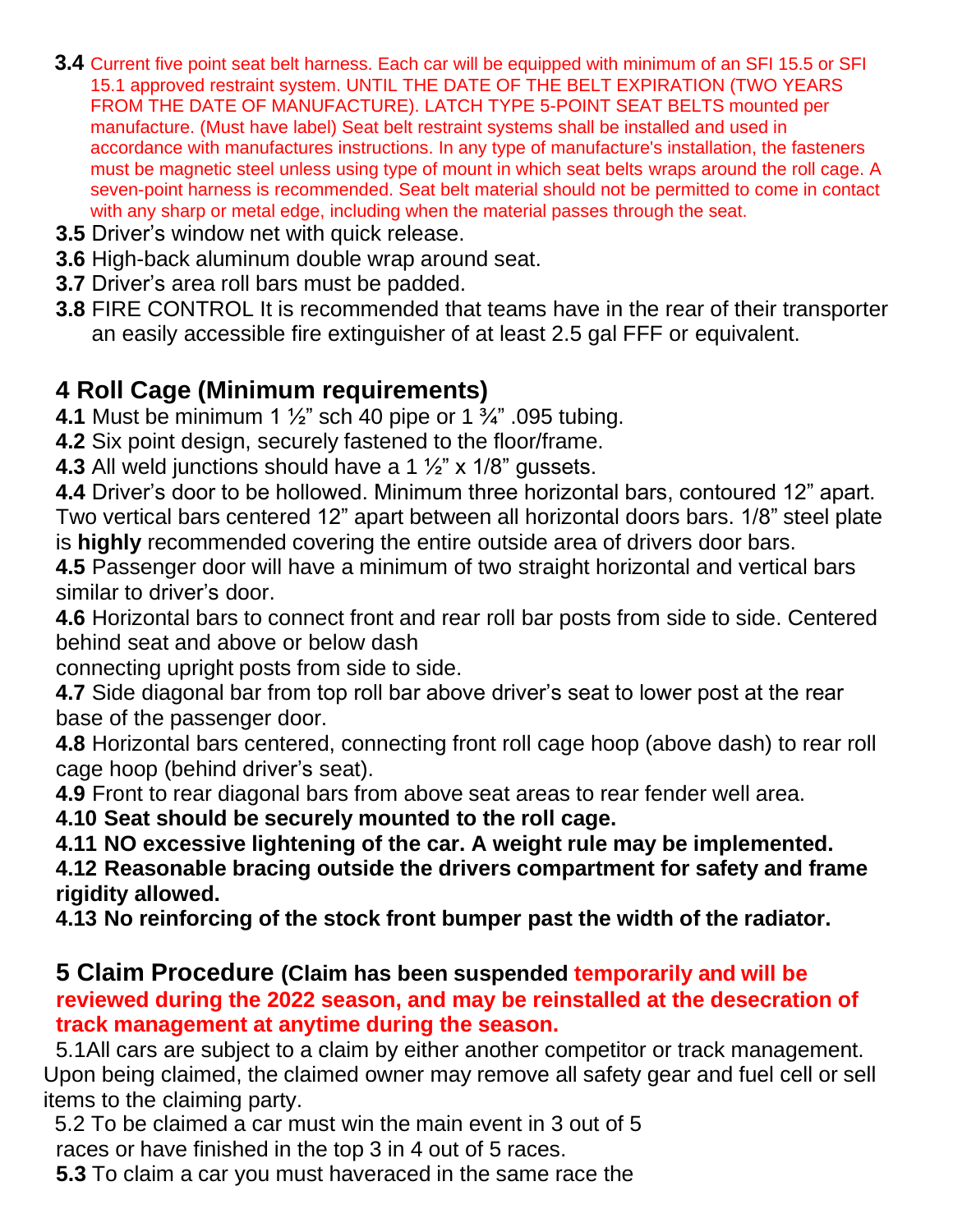claim resulted from. **A claim must be posted within 10 minutes of the race completion. If multiple people claim a car a drawing will determine the claim winner.**

**5.4** Track management reserves the right to claim any car for \$500.00 at any time for any reason.

**5.5** Competitor claims will be in the amount of \$1,000.00.

# **6 Format**

**6.1** All owners will register their car number**.** First come first served. Last year's numbers will be held through playday, unless released by previous owner.

**6.2** Each vehicle will draw for their starting spot for the heat. **The finish of heat 1 will line straight up on the inside row of the main event and the finish of heat 2 will line straight up on the outside row of the main event, before the inversion.**

Feature line up will be inverted by '0', '4', '6', '8' or full invert cars for the start **by the dice roll or pill draw.** Heats are 8 laps and mains are 15 laps. All races will be allowed up to one minute per lap to complete event.

**6.3 On Mid-season the format will be a regular event format with pill draw, heats and mains.**

**6.4 Championship night the top six (6) in car owner points will be locked into the 'A' main. They will line straight up by points, they will race a six lap scramble race. The finish determines the starting lineup for the main. All other cars will draw a pill and start straight up behind the top six.**

**6.5** All competitors race for trophies only.

**6.6** Any car(s) that stop and create a yellow or red flag condition will be sent to the pits. **6.7 Main events will be double file restarts behind the leader; See re-Starts under 13.1.12**

**6.6** The winner and the second place car of the "A" main will start at the back of the field at the next "A" main they qualify for.

#### **6.8 All drivers must use Raceceivers.**

**6.9 All vehicles must use an AMB transponder.**

**6.10.1 Cars that enter the work area with 5 laps or less remaining in the race will not be given the 2 lap wait period for repairs. When the lineup is correct the race will resume.**

**6.11.1 Lapped cars will be put in running order behind the lead lap cars when 5 laps or less remain.**

**6.10** Top three to tech in heats and mains.

# **7 Points**

#### **Heat Race**  $1 = 10$